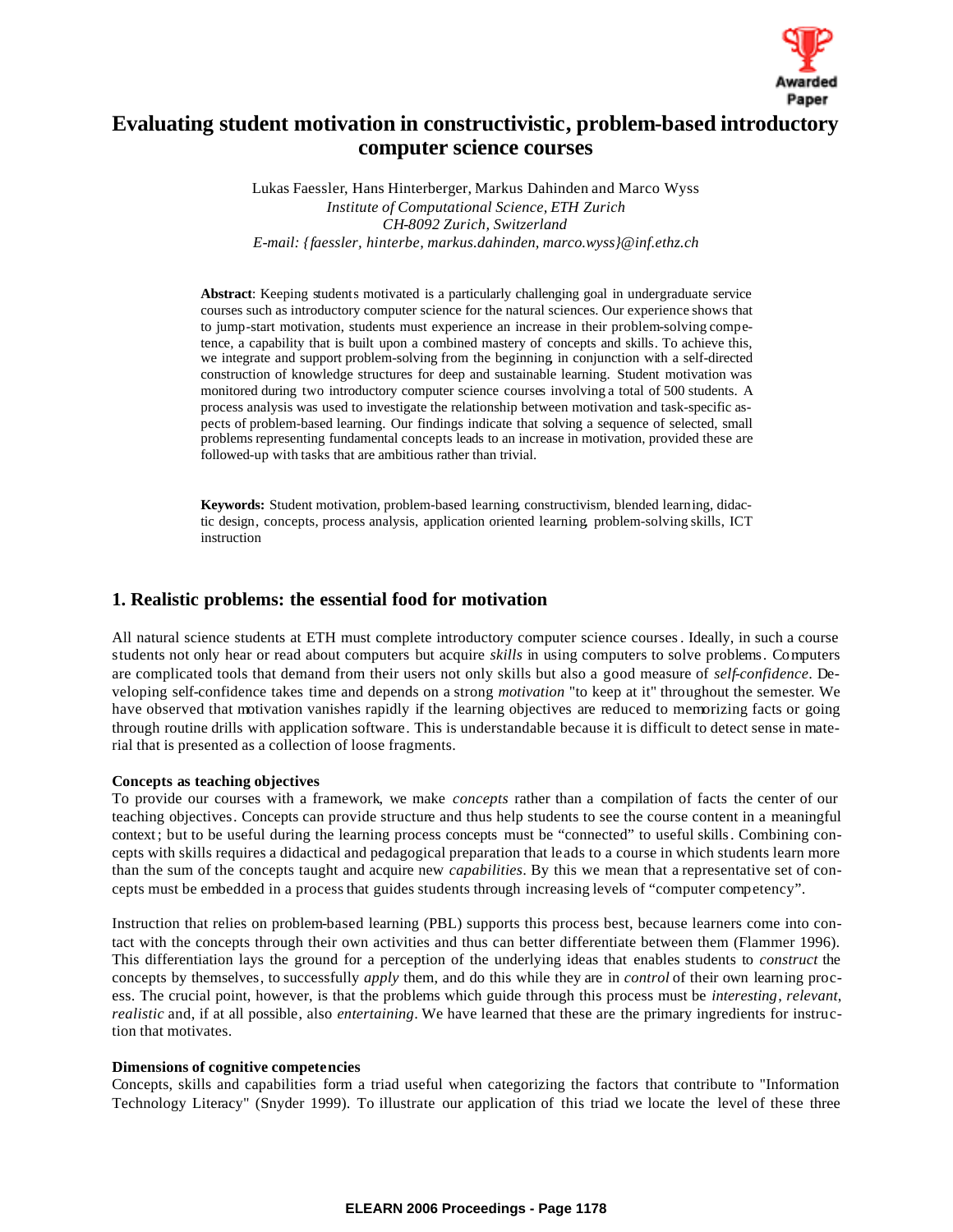competencies along three axes, representing the *declarative*, the *procedural* and the *conditional* dimensions of a "cognitive space" (Mietzel 2003). The declarative dimension describes a concept (the *what*), the procedural dimension represents the skills required to solve a problem (the *how*), the conditional dimension measures the *capability* to apply the concept in a problem setting (the *where* and *when*). The procedural dimension presupposes the practical application of a concept, contrary to the declarative dimension where concepts are reduced to terms and definitions.

Development in this three-dimensional learning space is driven by personal experiences which are constantly reinforced by continually applying previously learned skills.

## **Choosing the right problem for each competence level**

During the past 5 years we developed and refined instructional units to teach the natural science students skills to apply information and communication technologies (ICT) and to introduce them to computer programming. The first ICT course covers the topics of the internet, information visualization, modeling, data management, and macro programming. The second course teaches Java programming, covering subjects like programming tools, variables, control structures, developing algorithms, objects and graphics, applets and events. Each year, 500 to 600 students spend a total of 60 to 80 hours with each of these two courses (including lectures, exercises, review and exam).

The contents of these learning units are problem-based. PBL, however, is easier said than done because one quickly realizes that for it to work it is imperative that the chosen problem's difficulty is adapted to the student's level of competency. This matching of difficulty to competency can be challenging and it has been our experience that sometimes several attempts are necessary until the right problem has been found. To make sure that we found the right problem, we closely observed how the competencies of our students developed as they worked their way through several different instructional units; six for ICT, seven for programming. These units, based on blended learning (Hinterberger 2004), had not only increased our students' motivation, they also improved the quality of instruction (Faessler 2005). The constantly positive feedback from our students had led us to analyze the processes that go on during these courses so that we could generalize our experience.

The next section discusses how PBL can fill the space spanned by the three cognitive dimensions mentioned above; in section 3 we show how we built a scaffolding that can support our students while they navigate through this space. After we started to erect this scaffolding the motivation of our students increased continuously. A possible explanation for this is the topic of section 4. Our findings are discussed in section 5; section 6 completes the paper with conclusions and an outlook to further work.

# **2. Transferring skills from exemplary to real world problems**

PBL is attractive because it captures the learner's attention by appealing to his or her natural curiosity and amb ition. To challenge this ambition, however, a problem must be reasonably demanding; a condition that carries with it a high risk for overtaxing a student's comprehension. If this happens, the student is not willing to spend the time necessary to solve the problem.

#### **Bootstrapping a student's capabilities**

The success of PBL therefore stands and falls with the method chosen to increase the level of difficulty of the problems during different phases of the course. During our courses we start with small problems that together embody a minimal set of selected concepts and continue with a more complex problem in which these concepts come to bear in the context of a more demanding real world problem. Figure 1 illustrates these two levels graphically by embedding the problem-solving tasks in the space spanned by the dimensions of cognitive competencies.

At the application level A of Fig. 1 the focus is on competence that enables students to connect the *what* with the *how* for a single concept. Consequently, students solve small problems that are exemplary in character and chosen more to stimulate the learner's curiosity than to provoke his or her ambition. The concepts learned while completing tasks T1 to T3 prepare students to solve a more ambitious problem with task T4 at application level B. At this level students become skilled enough to apply several newly learned concepts in combination. This ability to combine concepts successfully does not come automatically, however; it is only possible if the students have learned to apply their knowledge *flexibly*.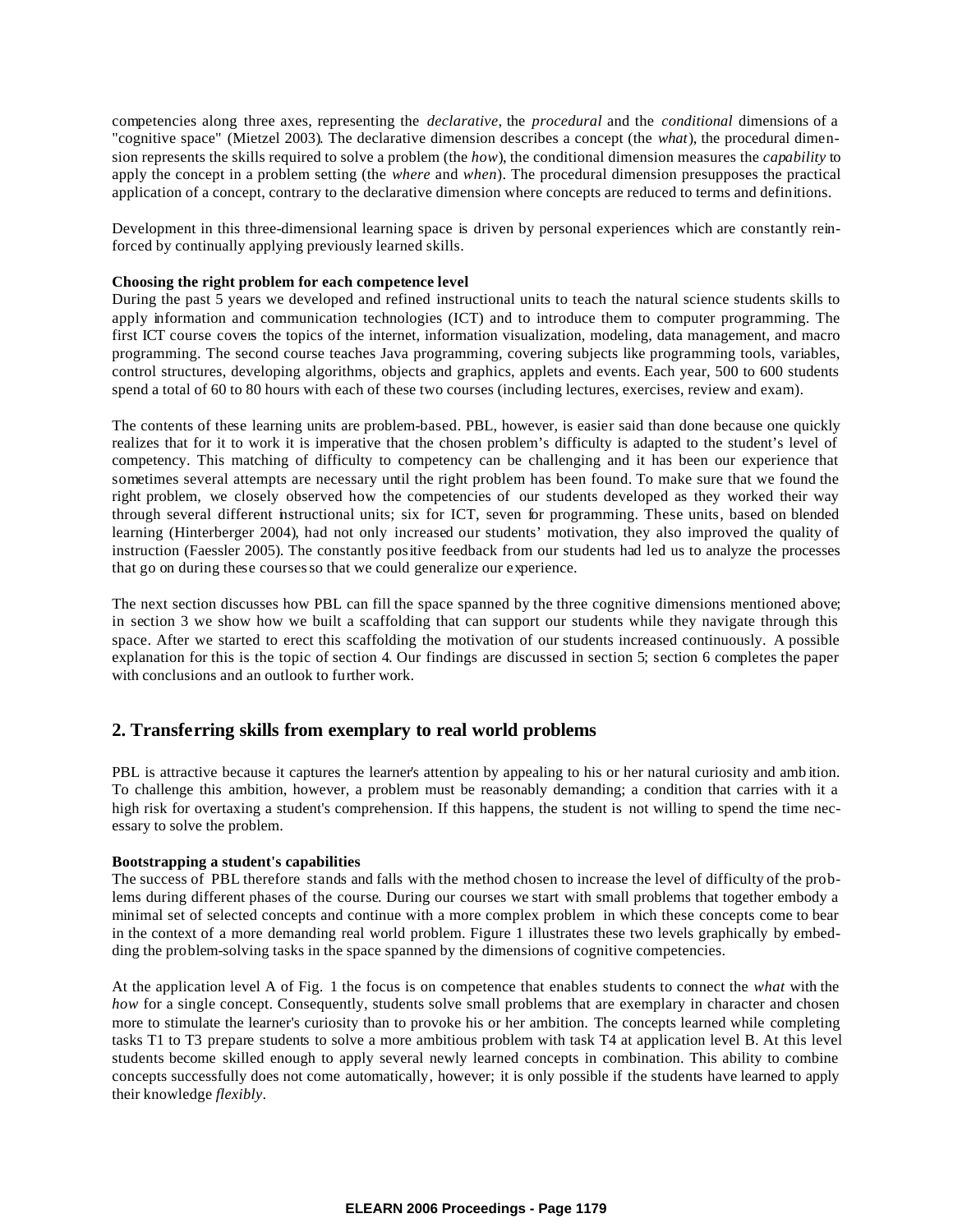#### **An example from our introductory programming course**

An ambitious task T4 can be: program a Galton Board – a triangular arrangement of pins placed above a row of small bins into which balls fall after they bounce from one pin to the next, starting at the apex of the triangle. Galton boards are typically used to demonstrate a process that leads to normally distributed data. The corresponding real world problem is to illustrate a stochastic system, a concept fundamental to the understanding of many simulations.



declarative dimension

**Figure 1:** Training for increasingly demanding application levels (task T4) with a sequence of small tasks during which a few selected concepts are first practised (tasks T1 to T3). Tasks T1 to T3 provide a bootstrap to help a student pulling herself up to level B. The diagram shows an idealized abstraction. In reality, individual concepts at level A will reappear at higher levels in different combinations, also repeatedly, for reinforcement.

Table 1 lists the concepts, the skills and the problems chosen for three small tasks  $(T1 - T3)$  which successively increase the students competencies required to solve a more substantial task (T4) as part of our programming course.

| Task           | <b>Concepts</b>                   | <b>Skills</b>                                                                                       | Problem                                                                                                 |
|----------------|-----------------------------------|-----------------------------------------------------------------------------------------------------|---------------------------------------------------------------------------------------------------------|
| T1             | Variable<br>Conditional statement | Managing a programming environment,<br>storing & processing data, controlling<br>program exec ution | Check if 3 digits typed into the keyboard corre-<br>spond to the key of a lock                          |
| T <sub>2</sub> | Iteration                         | Applying repeated program exec ution                                                                | Calculating standardized paper formats, e.g.<br>deriving the size of DIN A4 given the size of DIN<br>A0 |
| T <sub>3</sub> | Random number<br>Arrav            | Using program libraries<br>Storing and processing lists of data                                     | Illustrating the birthday paradox                                                                       |
| T4             | Simulation                        | Dissect a problem into parts that can each<br>be solved by applying different concepts              | Program a Galton Board                                                                                  |

**Table 1**: The concepts practiced at application level A (tasks T1 to T3) and the application of these concepts at level B (task T4). The problems listed are representative, not exhaustive.

When we started with our problem-based programming course (Java), we made the error of choosing the programming of a Galton Board as the first task for our students and in doing so robbed them of the chance to bootstrap their capabilities. Not surprisingly they became demotivated after this first task and never really recuperated during the entire course. Motivation improved dramatically after we changed the syllabus and introduced three small tasks before assigning the Galton Board, as listed in Table 1. Our experience shows that not all tasks need to be spellbinding, but students must be given a genuine challenge to apply their newly acquired skills after a reasonably short time (following about three small tasks).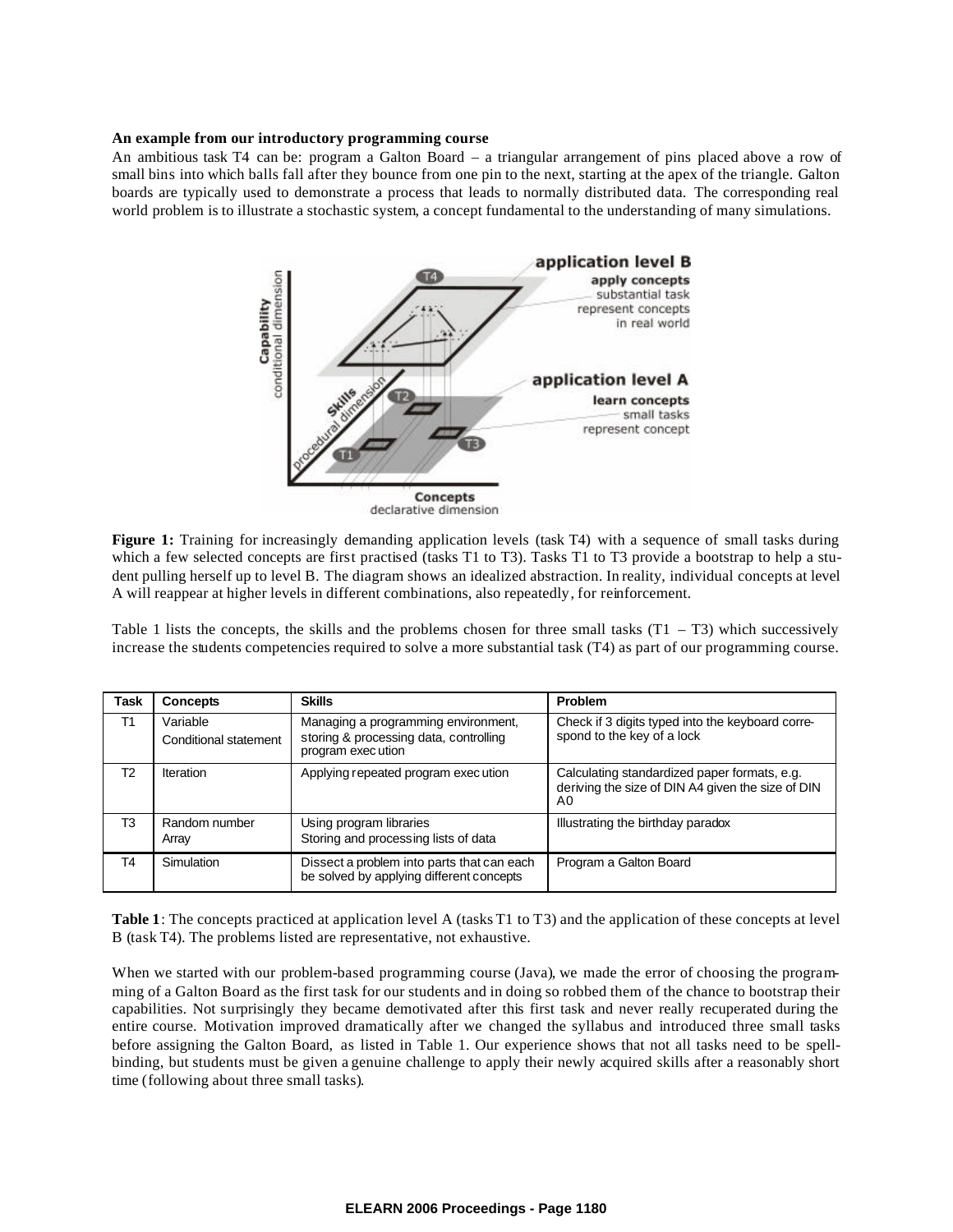The bootstrapping process, schematically illustrated in Fig. 1, poses three constraints when applied in practice:

- 1) Developing skills with small tasks at level A happens in a time frame of a few *hours*,
- 2) Capabilities develop during an entire course, typically over a number of *weeks*,
- 3) The time and support required by each student for different tasks is highly *individual*.

Recognizing that capabilities develop in a 3-dimensional learning space is a necessary but not a sufficient condition for successful instruction because students can easily get lost in this learning space unless it is embedded in a structure that supports the learners. The structure we chose is based on the *four-step-model* described in the next section.

# **3. Four steps to flexible knowledge and skills**

We have found that instruction is most effective and efficient if it makes the learning process "brain friendly" by breaking it up into four discrete steps (see Fig. 2):

- **See**: students must be given the opportunity to *see* the concepts
- **Try:** students should have the chance to *try* to apply concepts actively with appropriate guidance
- **Do**: then they *do* apply them independently

**Explain**: to verify their understanding, they *explain* their solution to an instructor





All tasks of our introductory courses are organized based on these four steps. During the *Try* step, we combine PBL with constructivistic methods in an e-learning environment (Hinterberger 2004) to allow individualized guidance.

### **E.Tutorials: an effective learning tool to reach high competence at the application level**

In order to support our students while they are applying a given concept actively for the first time, we have developed, evaluated and refined hypertext-based course material we call E.Tutorials (Faessler 2004). Figure 2 illustrates how E.Tutorials are integrated into a blended learning environment in which students complete the four steps mentioned above. For each step we have chosen a medium that best suits its purpose and content.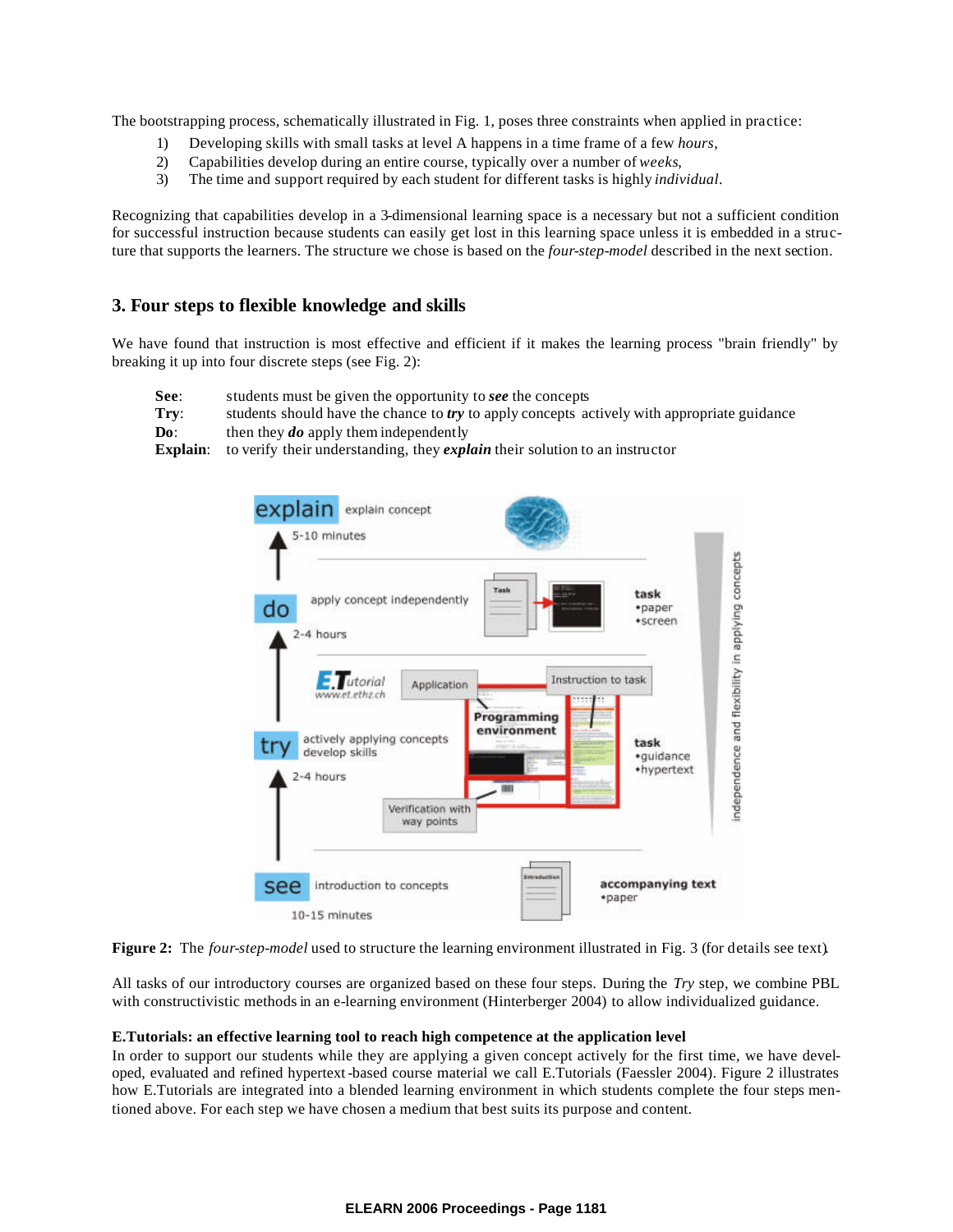In the first step, the concepts involved are briefly introduced on paper (*See*) to lay the foundation for the second step in which the concepts will be applied when students work with the E.Tutorial (*Try*). The E.Tutorial consists of an *application window* (e.g. Excel or Eclipse), in which learners are led step-by-step through small problems with instructions that are displayed in an *instruction window*. In a separate verification window students can check whether they are on right path in the problem-solving process. The guidance in the instruction window of the E.Tutorial must be structured in such a way that learners are neither overtaxed nor under-challenged. It is during the second step that knowledge becomes active and learners become increasingly independent as they progress through the learning material. We count on this independence during the third step, when they have to solve a new problem on their own (*Do*). The fourth step closes a learning unit with a short oral presentation (*Explain*), in which students are given the chance to show what they have learned and an instructor can evaluate the learning outcome.

The caveat: "Choose the right problem for each competence level" must be heeded during the design of steps two (Try) and three (Do). For both steps we first define the level of competence required when working with a given concept before we construct a problem that represents the concept in question. Next we divide this problem into a set of smaller tasks that allow step-by-step instructions for the Try phase and that facilitate the process of continuous verification to provide the learners with way points on their journey through the E.Tutorial. The development of these steps typically requires several iterations until a satisfactory solution has been found.

This four-step-approach with its explanations, way points and discussions provides a scaffolding for our students that helps them feel they are in control of a learning process during which they acquire skills that they confidently apply. Both this sense of control and their self-confidence, in turn motivate them to learn more about computer science. This motivation shows in pre-/post-evaluations administered during the past four years (details can be found on: [http://www.et.ethz.ch](http://www.et.ethz.ch/)/). Pre -/post-evaluations, however, give no insight into what happened in between, i.e. which parts are most likely responsible for a given result. We wanted to observe how the motivation of our students *fluctuated* during the two courses and therefore we adopted the process-oriented approach described next.

# **4. A pragmatic evaluation of student motivation**

When we talk about motivation in the context of the process analysis described in this section we refer to *changes in motivation* over time. To measure this, we ask a student if she or he preferred one E.Tutorial to the previous one. An affirmative answer is interpreted to reflect an increase in motivation.

### **The process analysis as evaluation procedure**

The data for this analysis came from polling the students with an online survey every time they completed an E.Tutorial. Since this happened every two weeks, we limited the questionnaire to five questions (Table 2) that allowed comparisons of key indicators over time. From these indicators we expected information representing the progress of the learning process.

| Question                                                                              | Possible answers                                                                         | Interpretation                                                                                                                  |
|---------------------------------------------------------------------------------------|------------------------------------------------------------------------------------------|---------------------------------------------------------------------------------------------------------------------------------|
| 1. How much time did you spend with<br>this E.Tutorial?                               | <2h, 2-4h, 4-6h, 6-8h, >8h                                                               | Individual effort invested by the students                                                                                      |
| 2. How difficult was the E. Tutorial?                                                 | too easy, easy, just right, somewhat<br>difficult, difficult                             | Subjectively perceived degree of difficulty<br>is an important feedback that allows ad-<br>justments to the level of difficulty |
| 3. How difficult was this E. Tutorial<br>when compared to the previous<br>E.Tutorial? | much lower, somewhat lower, approxi-<br>mately same, higher, much higher                 | Subjectively perceived change in the de-<br>gree of difficulty                                                                  |
| Did you prefer this E. Tutorial to the<br>4.<br>previous one?                         | preferred much less, preferred less, no<br>preference, preferred, preferred much<br>more | Reflects a change in motivation                                                                                                 |
| 5.<br>What did you like? What can be<br>improved?                                     | free text                                                                                | General feedback                                                                                                                |

**Table 2:** Questions asked for each E.Tutorial as part of the process analysis.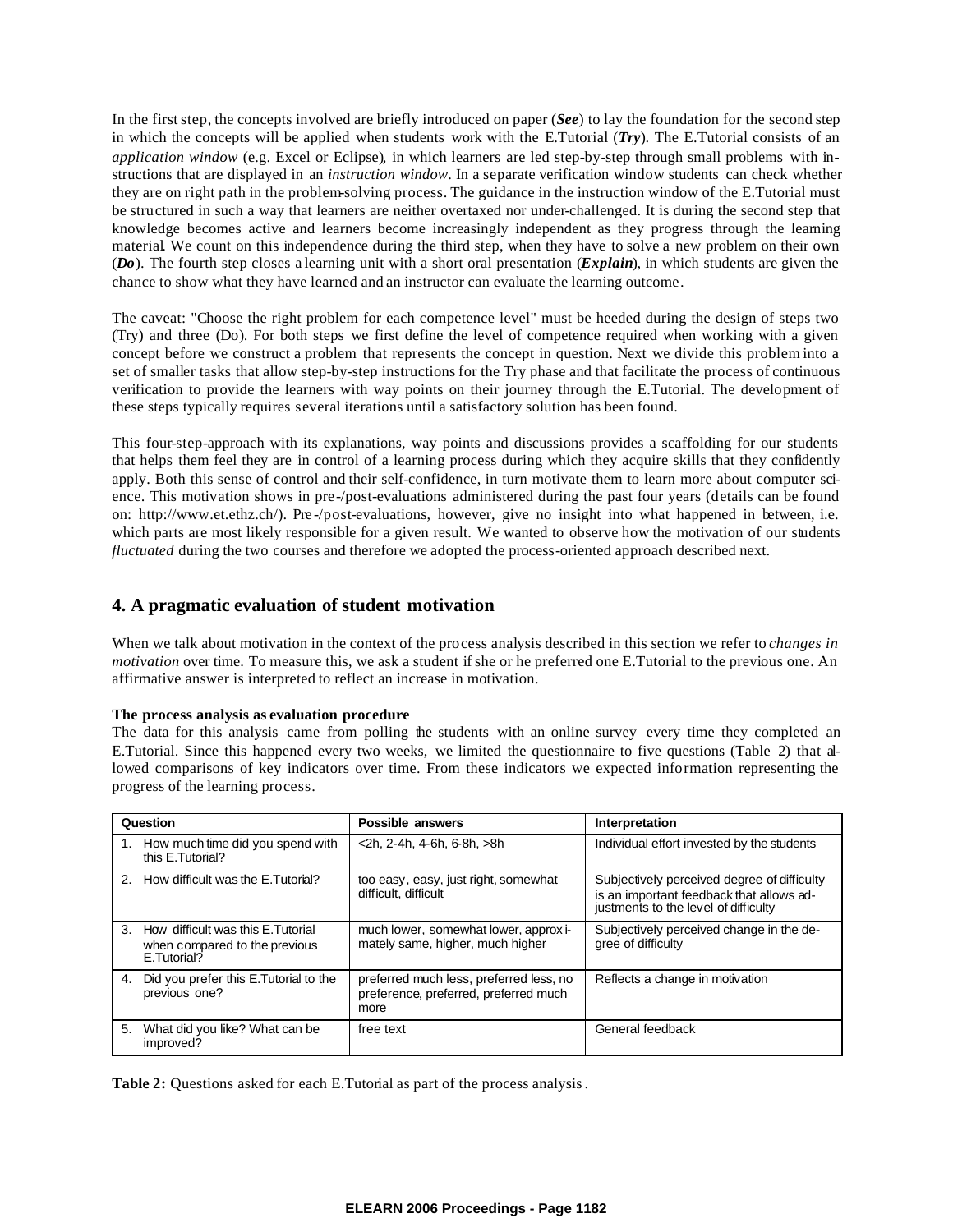The online survey was placed at the end of each E.Tutorial using a HTML-form integrated directly into the instruction window (see Fig. 2). The answers are continuously collected and saved in a log-file. We have been careful to choose a selection of indicator variables and a wording of the questions that capture the subjective experience of the students as completely as possible. Students were asked to identify their answers with a mnemonic to allow us to anonymously trace the answers of each individual.



**Figure 3:** Results of the process analysis of the introductory ICT and the programming courses.

#### **Results**

Figure 3 shows data for the following three variables:

- the proportion of students spending more time than expected with a given E.Tutorial
- the perceived degree of difficulty
- the comparative preference (change in motivation)

The graphs in Fig. 3 allow comparisons between the different variables as the students progress through all E.Tutorials of a course, allowing us to make the following observations:

#### **Motivation compared with task difficulty and time spent**

A numerical analysis of our process data over all E.Tutorials shows a highly significant inverse correlation between motivation and time spent on an E.Tutorial ( $r = -17$ ;  $p < 0.01$ ). There is also a highly significant inverse relationship between the variable motivation and perceived degree of difficulty ( $r = -0.30$ ;  $p < 0.01$ ).

### **Motivation to practice fundamental concepts**

The decrease of motivation during the introductory ICT-course after ET 3 (Fig. 3 (A)) is significant (two sided t-test,  $t(108) = 5.70$ ; p < 0.01). In Fig. 3 (B) one can observe that during our programming course the motivation also decreased significantly (two sided t-test,  $t(106) = 2.37$ ;  $p < 0.05$ ) after students were led back to practice fundamentals again (ET 5) after programming the Galton Board in E.Tutorial 4.

### **Motivation to learn fundamentals that are embedded in increasingly ambitious tasks**

Motivation in E.Tutorial 4 of the programming course (Fig. 3 (B)) was significantly higher than in E.Tutorial 3 (two sided t-test t(100) = -3.06; p < 0.01). There is also a significant increase in motivation from E.Tutorial 6 to E. Tutorial 7 (two sided t-test,  $t(47) = -2.81$ ;  $p < 0.01$ ).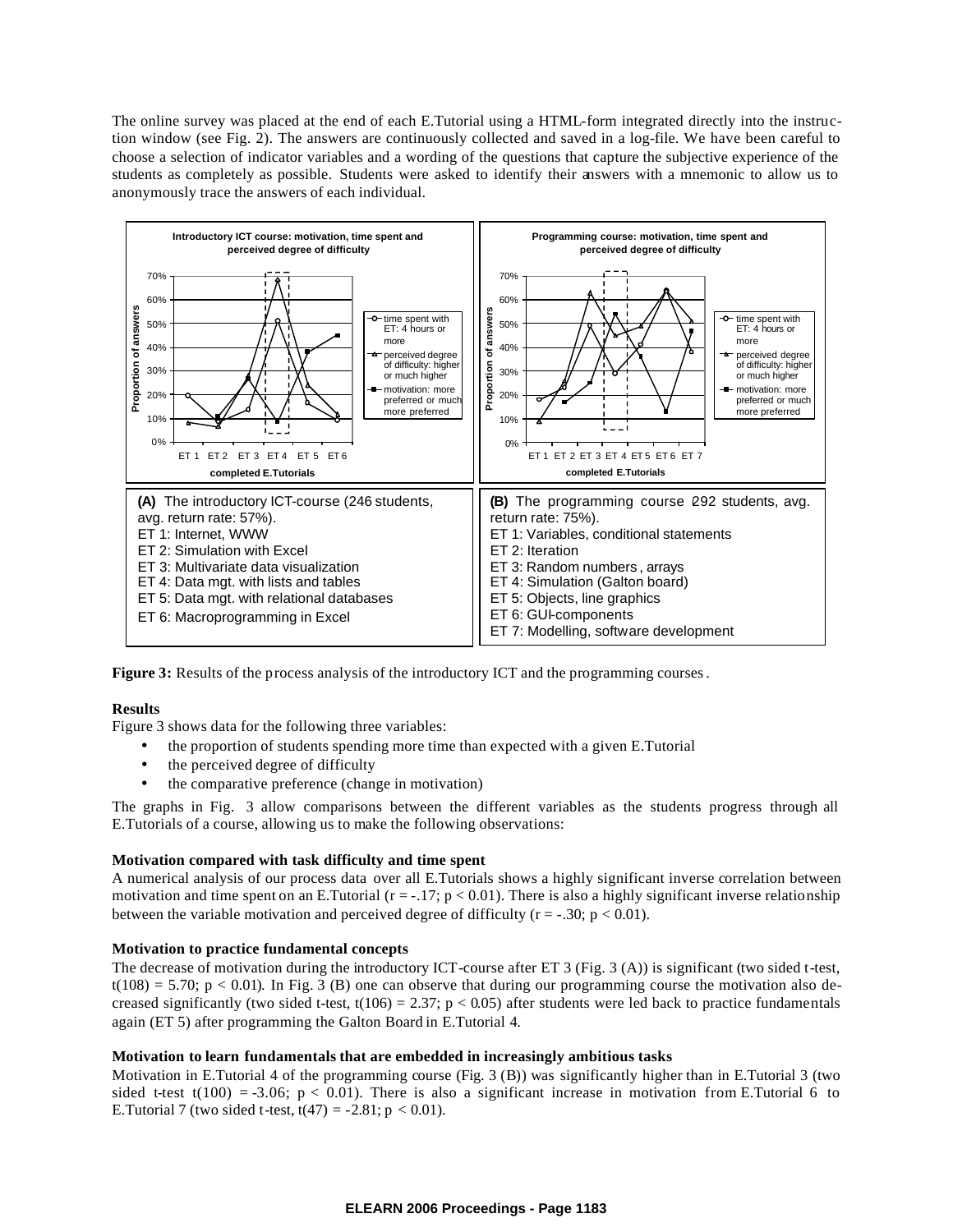# **5. Discussion**

Three points summarize our experiences:

- Motivation can depend on perceived task difficulty and time spent on task
- Rote practice of fundamentals lowers motivation
- Motivation can be recovered with an ambitious task

### **Motivation can depend on perceived task difficulty and time spent on task**

Diagrams (A) and (B) of Fig. 3 show a marked drop in motivation after students completed time -consuming tasks which they also found difficult to master (ET 4, marked with dotted rectangle in (A), ET 5 and ET 6 in (B)). Upon closer examination we realized that in both courses we underestimated the effort required to complete these tasks. When students feel that the effort demanded from them is reasonable, however, they become motivated again (ET 5 and ET 6 in (A), ET 4 in (B)). This observation coincides with Atkinsons "risk-taking-behavior model" which predicts maximum motivation when the task to be solved is perceived to be of medium difficulty (Atkinson 1957).

Taking into consideration that the *perceived* and not the objective difficulty influences motivation can turn a course from a failure into a success as we have learned with our introductory programming course. Figure 4 illustrates that the actual task did not become less difficult by moving it six weeks into the course but that the students' perception of the tasks difficulty changed remarkably. The assessment of student motivation in 2003 is based on personal observations as we did not carry out a process analysis at that time.



**Figure 4**: The motivational problems caused by the Galton Board in 2003 were solved in 2005 by placing this challenging assignment after three bootstrapping tasks.

#### **Rote practice of fundamentals lowers motivation**

Low motivation can also be observed when students are asked to practice only isolated concepts, even though they are essential to the understanding of the material that will follow. We see the reason for this low motivation in the lack of an opportunity to practice in a meaningful way the concepts just learned. Learners typically want to immediately see a return on investment and if deprived of it suffer from motivational "growing pains". Artificial constructs that do not convincingly illustrate the benefit of the skills these fundamentals will subsequently support are no remedy.

#### **Motivation can be recovered with an ambitious task**

Applying newly learned concepts with an ambitious task is more motivating than the introduction of new, fundamental concepts. On the other hand, an ambitious task is only motivating if the skills required to master it have been learned before. The data for ET 4 of the programming course (dotted rectangle in (B) of Fig. 3) show that the task to program the Galton Board is now at the right level of difficulty. Combining the *Try*-step with the *Do*-step (more independence during *Try*, a little guidance during *Do*) for this task might have helped in finding the right level.

Using the four-step-model in the described way, an instructor could possibly influence motivation in a positive way by telling the students that the next tasks will be less exciting but that they can look forward to a more challenging assignment in, say, two weeks time.

At the risk of being repetitive we mention again that an ambitious task by itself will not necessarily raise student motivation. It is the coordination of this task with the bootstrapping of the students' capabilities based on the concepts relevant to the task that is central for successful transfer.